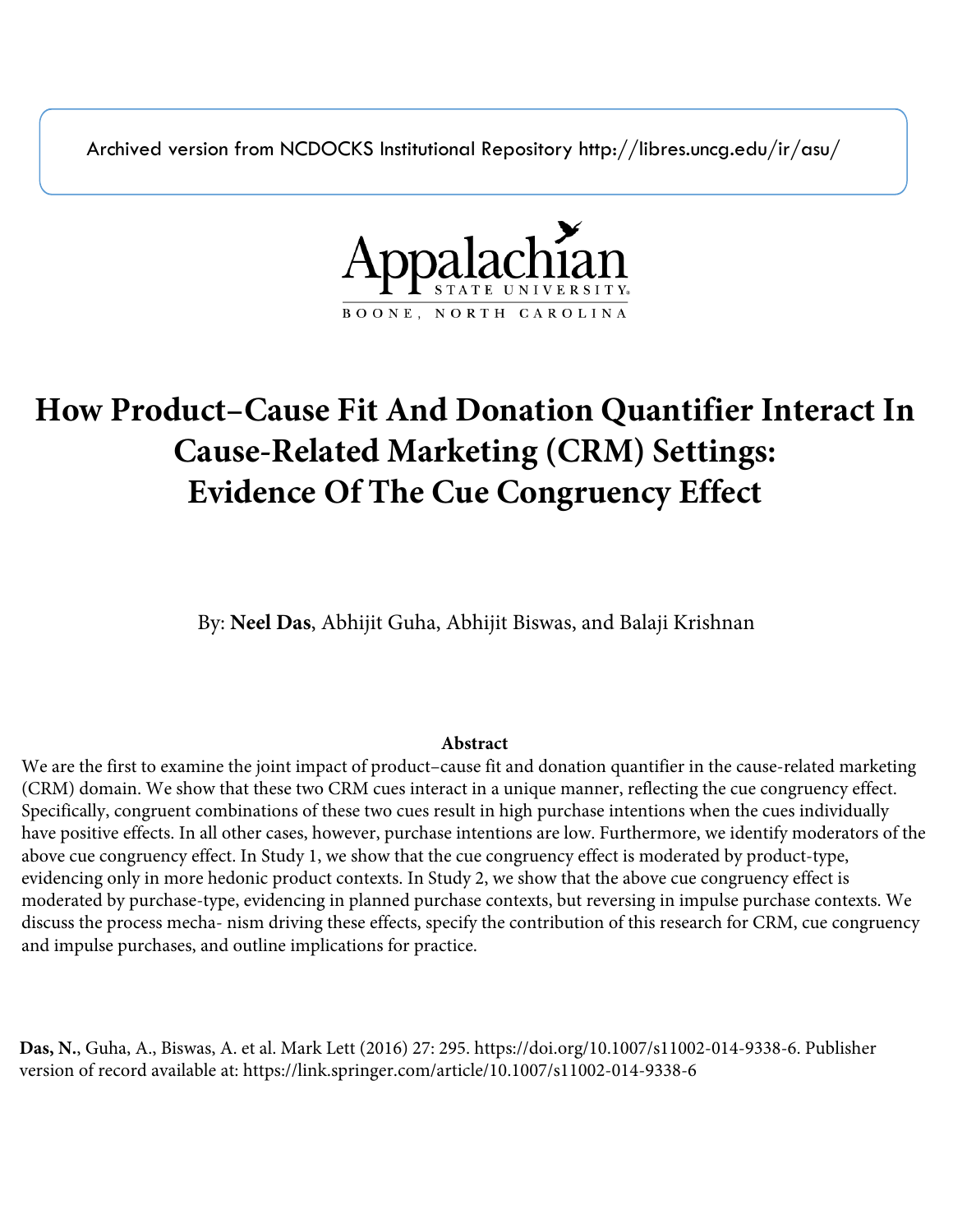# How product–cause fit and donation quantifier interact in cause-related marketing (CRM) settings: evidence of the cue congruency effect

Neel Das & Abhijit Guha & Abhijit Biswas & Balaji Krishnan

Abstract We are the first to examine the joint impact of product–cause fit and donation quantifier in the cause-related marketing (CRM) domain. We show that these two CRM cues interact in a unique manner, reflecting the cue congruency effect. Specifically, congruent combinations of these two cues result in high purchase intentions when the cues individually have positive effects. In all other cases, however, purchase intentions are low. Furthermore, we identify moderators of the above cue congruency effect. In Study 1, we show that the cue congruency effect is moderated by product-type, evidencing only in more hedonic product contexts. In Study 2, we show that the above cue congruency effect is moderated by purchase-type, evidencing in planned purchase contexts, but reversing in impulse purchase contexts. We discuss the process mechanism driving these effects, specify the contribution of this research for CRM, cue congruency and impulse purchases, and outline implications for practice.

N. Das

A. Guha

A. Biswas(\*)

B. Krishnan Fogleman College of Business and Economics, University of Memphis, 3675 Central Avenue, Memphis, TN 38152, USA e-mail[:krishnan@memphis.edu](mailto:krishnan@memphis.edu)

Walker College of Business, Appalachian State University, 4097 Raley Hall, Boone, NC 28608, USA e-mail: [dasn@appstate.edu](mailto:dasn@appstate.edu)

Department of Marketing, University of South Carolina, 1014 Greene Street, Columbia, SC 29208, USA e-mail[:abhijit.guha@moore.sc.edu](mailto:abhijit.guha@moore.sc.edu)

Department of Marketing, Wayne State University, 5201 Cass Avenue, Detroit, MI 48202, USA e-mail: [A.Biswas@wayne.edu](mailto:A.Biswas@wayne.edu)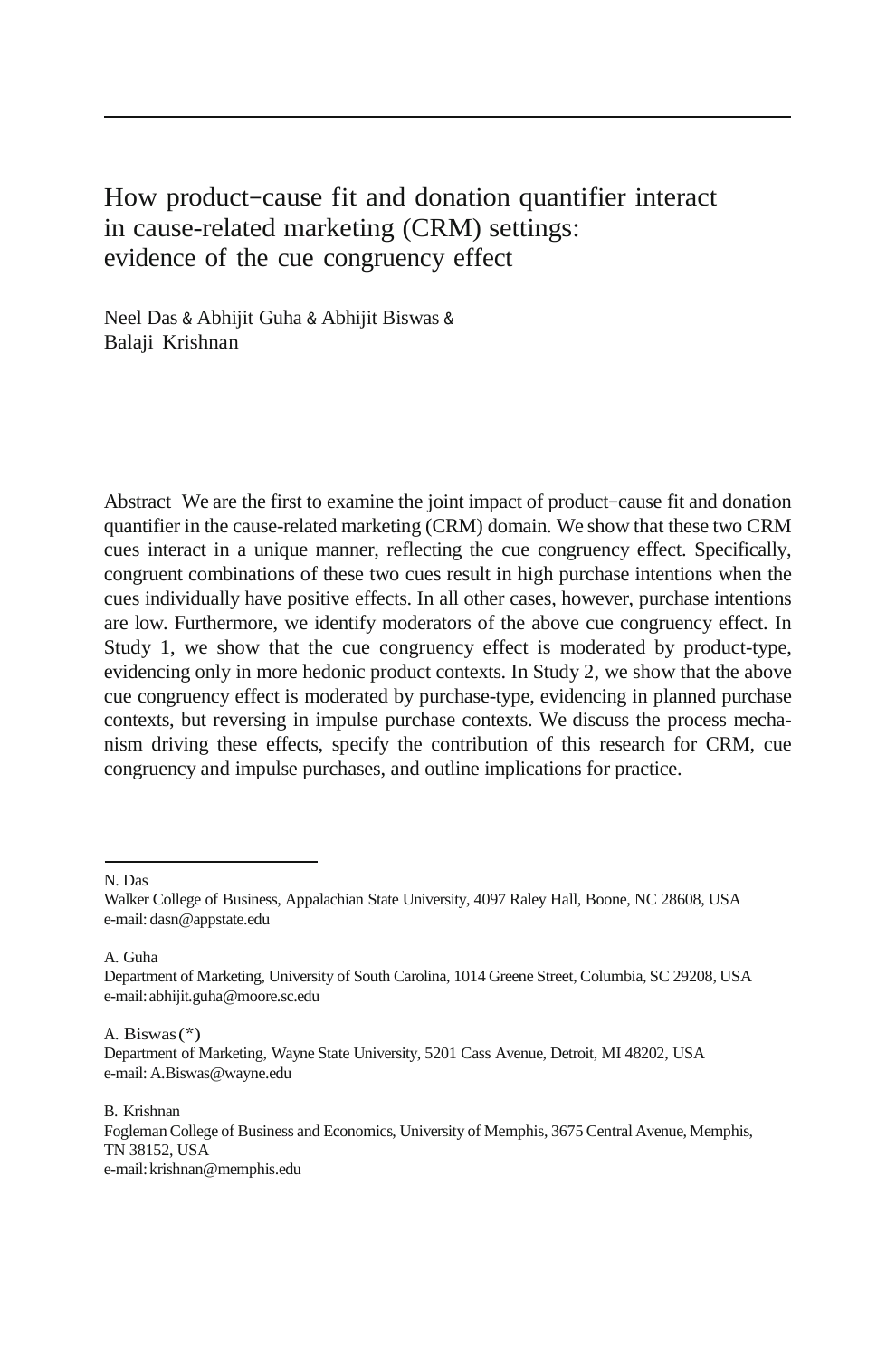Keywords Cause-related marketing  $\cdot$  CRM  $\cdot$  Donation quantifier  $\cdot$  Product–cause fit  $\cdot$ Cue congruency. Impulsepurchases

#### 1 Introduction

Cause-related marketing (CRM) efforts involve firms contributing to a cause/charity each time consumers make a purchase. For example, as part of Kay Jewelers' CRM partnership with St. Jude Children's Research Hospital, Kay Jewelers donated \$4 to St Jude's for each limited-edition teddy bear purchased (Folse et al. [2010\)](#page-14-0). Or, more recently, Energy Muse created a Pure Wrap bracelet in collaboration with People for Ethical Treatment of Animals (PETA) and promised to donate "a portion of the proceeds" from the bracelet to PETA. As is evident in these examples, there are two distinct cues embedded in the firm's CRM efforts. The first cue is product–cause fit, i.e., the degree of "fit" between the Kay Jeweler's teddy bear and St. Jude's, or between the Energy Muse bracelet and PETA. The second cue is donation quantifier, i.e., whether the CRM donation is concrete ("\$4" donated) or vague (donate "a portion of the proceeds").

In this research, we focus on how consumers evaluate these two CRM cues. Fit is the degree of association between a cause and a brand (Lafferty et al[. 2004\)](#page-14-1) or a product (Strahilevitz and Myers [1998;](#page-14-2) Strahilevitz [1999\)](#page-14-3), and in a CRM context, high fit increases consumers' purchase intentions (Pracejus and Olsen [2004\)](#page-14-4). Donation quantifier refers to the framing of the amount going to the associated charity, and in a CRM context, concrete donation quantifiers increase consumers' purchase intentions (Olsen et al. [2003\)](#page-14-5). What is hitherto unexplored is the joint impact of these CRM cues on consumers' evaluations, which is an important research gap and hence the focus of this paper.

We now presage our results. An intuitive prediction would be that both high product–cause fit and concrete donation quantifier positively impact consumers' evaluations (i.e., show positive main effects), independent of each other. Alternatively, another intuitive prediction would be that the two cues positively interact to have a multiplicative effect on consumers' evaluations. However, our first result is that these two CRM cues interact in a very unique, non-intuitive manner, best explained by the cue congruency effect (see Miyazaki et al. [2005\)](#page-14-6). That is, the combination of high fit and concrete donation quantifier leads to consumers expressing high purchase intentions. In other cases (i.e., high fit–vague donation quantifier, low fit–concrete donation quantifier, and low fit–vague donation quantifier), consumers' purchase intentions are lower and similar.

Second, the above interaction result is moderated by both product-type and purchase-type. In the CRM literature, the key product-type difference relates to hedonic versus utilitarian products, with CRM benefits more likely in hedonic contexts (Strahilevitz and Myers [1998\)](#page-14-2). In Study 1, we find that the cue congruency effect evidences only in more hedonic product contexts. Also, impulse buying contexts are emerging as an important research domain (Inman et al. [2009\)](#page-14-7). In Study 2, we demonstrate how the effects of these two CRM cues differ across planned versus impulse purchase contexts. In planned purchase contexts, the data pattern reflects the prior-described cue congruency data pattern. In impulse purchase contexts, however,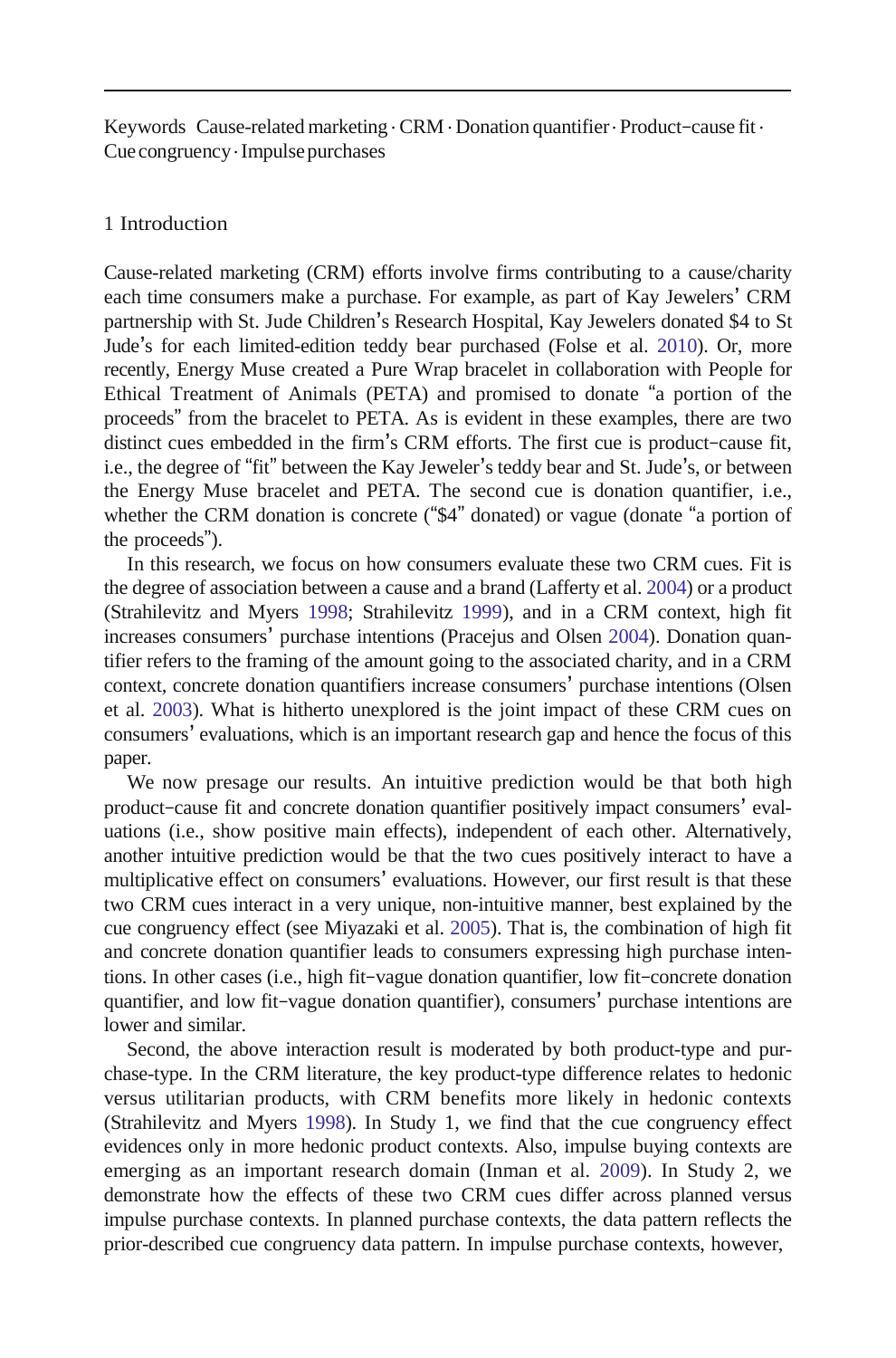<span id="page-3-0"></span>the data pattern reflects a "reverse" cue congruency relationship. Specifically, we find that the combination of low fit–vague donation quantifier leads to consumers expressing lower purchase intentions. In all other cases (i.e., high fit–vague donation quantifier, low fit–concrete donation quantifier, and high fit–concrete donation quantifier), consumers' purchase intentions are higher and similar. In short, in impulse purchase contexts, the cue congruency pattern reverses.

In sum, this research shows that, in CRM contexts, product–cause fit and donation quantifier interact in a unique, non-intuitive manner that reflects the cue congruency effect. Furthermore, this research also identifies moderators of such cue congruency effect. Figure [1](#page-3-0) presents a conceptual framework that overviews this research.

#### 2 Cue congruency effect across more hedonic versus less hedonic products

In this research, we focus on how consumers respond to two important CRM cues, (1) product–cause fit and (2) donation quantifier. Both these cues are important, reflecting structural elements of the CRM offer, are easy-to-implement, apply to most target consumers, and are wholly under the control of the firm. In contrast, cues like donation proximity (whether the supported charity is local vs. national) and cause involvement may not apply equally to all target consumers, and cues like induced temporal mindset require special conditions or calibrated advertising and are harder-to-implement. However, while researchers have examined the effectiveness of product–cause fit and donation-quantifier in CRM contexts on a solus basis, there is no work (that we could find) that examines how these two cues interact, and if so, how.

Also, given that the most relevant product type difference, in CRM contexts, is the degree of hedonism (Strahilevitz and Myers [1998\)](#page-14-2), we examine if the interaction effects may be (further) modified by product-type (more hedonic vs. less hedonic). We first (briefly) discuss the two individual cues, then hypothesize about their interaction effect (which reflects the cue congruency effect), and finally discuss how such cue congruency effect may be impacted by differences in product-type.



Fig. 1 Research framework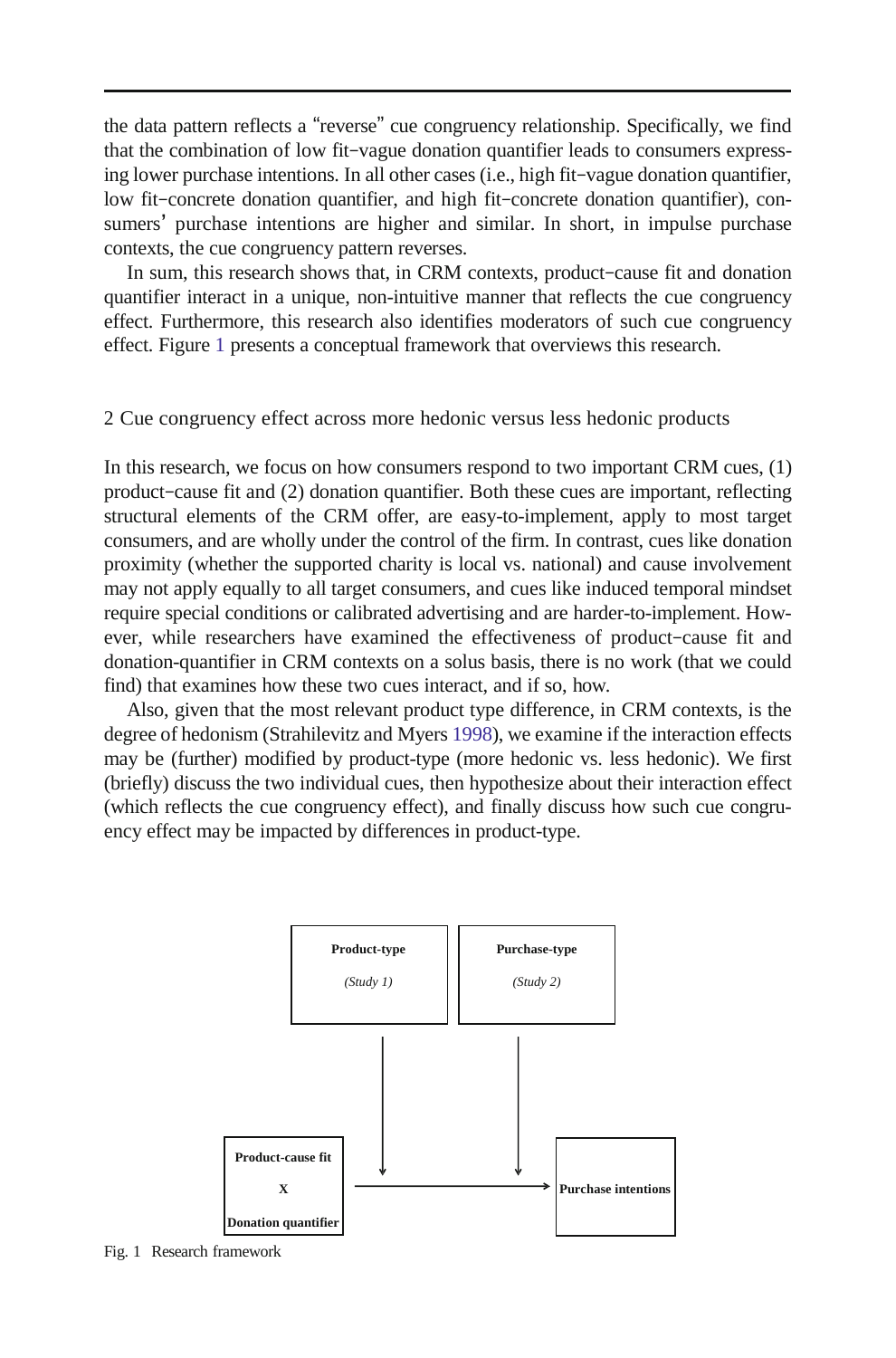#### 2.1 CRM and product–cause fit

Fit is the consumers' perceived link between the firm's product and the affiliated cause's/charity's image. High fit, for example, could be a book store donating to a Literacy Fund whereas low fit could be a confectionary store donating to a Diabetes Foundation (examples from Strahilevitz and Myers [1998\)](#page-14-2). High product–cause fit, as noted before, increases consumers' purchase intentions (Pracejus and Olsen [2004\)](#page-14-4).

# 2.2 CRM and donation quantifier

Donation quantifier relates to the format in which the amount of the purchase price targeted for the charity is presented to the consumers. The quantifier may vary from a concrete amount (either a dollar amount, or a specific percentage of the price) to a vague/unspecified statement such as "a portion of the proceeds will be donated to the [associated charity]." Concrete donation quantifier increases consumers' purchase intentions (Pracejus et al[. 2003\)](#page-14-8).

# 2.3 Cue congruency effect (product–cause fit×donation quantifier)

When considering any purchase, consumers utilize several cues to assess the value of any given option. According to cue congruency theory, a consistent or collaborating pattern among the cues is more useful than a disparate or an inconsistent pattern (Miyazaki et al. [2005,](#page-14-6) p. 149, Fig. 1). Consistent cues yield a cumulative positive effect. In contrast, when cues are inconsistent, consumers focus primarily on the disparate or negative cue and tend to anchor their evaluation from that perspective (Ahluwalia [2002;](#page-14-9) Campbell and Goodstein [2001;](#page-14-10) Herr et al. [1991;](#page-14-11) Maheshwaran and Chaiken [1991\)](#page-14-12). This tendency to anchor on the negative cue comports with the "negativity bias," which underlies the cue congruency effect.<sup>1</sup> Cue congruency effect is a special form of a positive interaction and is evidenced via three very specific features (1) a positive and significant interaction, (2) higher evaluations only in the cell with congruent positive cues, and (3) lower, and similar, evaluations across the other cells (Miyazaki et al. [2005;](#page-14-6) p. 149, Fig. 1, panel A).

The popular press suggests that, today, consumers are more skeptical than ever before (Schumpeter [2014\)](#page-14-13), with trust in brands eroding quickly. More importantly, consumers are aware that firms may resort to "do-good" appeals (e.g., CRM) to boost sales—"innumerable brands argue that the best way to save the planet is to buy their products" (Schumpeter [2014\)](#page-14-13). In such a case, consumers may perceive CRM as merely a ploy to increase sales, i.e., "gimmick named cause-related marketing" (Rogers [2001\)](#page-14-14). In such skeptical environments, the negativity bias is more likely to be salient, with consumers being vigilant about firms' marketing effort. And it is exactly in such

<sup>&</sup>lt;sup>1</sup> The effect of cue congruency is not driven by argument strength. If this were the case, then purchase intentions should steadily increase from (1) the case when both cues are negative (low fit and vague donation quantifier), to (2) a case where one cue is positive (either high fit or concrete quantifier), to (3) the case where both cues are positive. Instead, *cue congruency effect derives more from the negativity bias*, where purchase intentions are (1) low if any one cue is negative (as the effect of the negative cue dominates) and (2) high only when both cues are positive.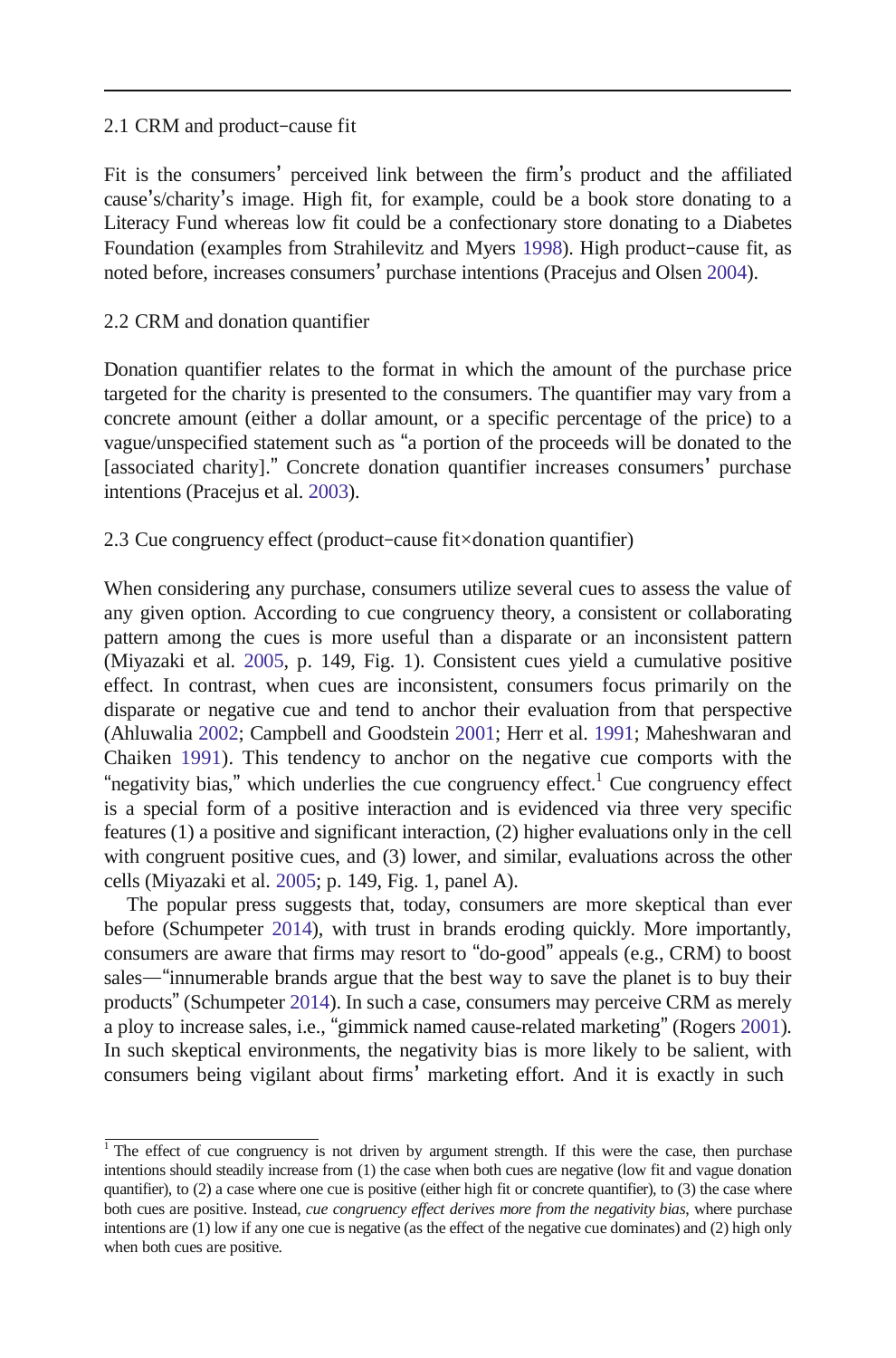environments that the cue congruency effect—which is driven by the negativity bias is likely to evidence (Miyazaki et al. [2005\)](#page-14-6).

Thus, we posit that the positive interaction pattern across product–cause fit and donation quantifier should reflect a data pattern consistent with the cue congruency effect. High product–cause fit and a concrete donation quantifier represent mutually consistent and reinforcing patterns of positive cues whereas all other combinations include at least one negative cue. If a single negative CRM cue is present (e.g., low product–cause fit or vague donation quantifier), it should overshadow the other positive cue (e.g., high product–cause fit, or concrete donation quantifier), resulting in lower purchase intentions. Consistent with cue congruency theory, therefore, purchase intentions should be (1) high when high product-cause fit is paired with concrete donation quantifier and  $(2)$ lower (and similar) in all other cases.

## 2.4 CRM and product-type

The most relevant product type difference, in CRM contexts, is the degree of hedonism (Strahilevitz and Myers [1998\)](#page-14-2), and so we examine if this difference would impact the cue congruency effect proposed above. More hedonic products are multisensory and typically provide for experiential consumption experiences (Khan et al. [2005\)](#page-14-15) and are typically perceived as discretionary consumption (Okada [2005\)](#page-14-16). In contrast, less hedonic products (some may say, utilitarian products<sup>2</sup>) are instrumental and motivated by functional needs. Purchase of more hedonic products is typically harder to justify (Khan et al. [2005\)](#page-14-15) and thus have greater associated guilt (Strahilevitz and Myers [1998;](#page-14-2) Strahilevitz [1999\)](#page-14-3). Such heightened guilt can be mitigated with a contribution to a charitable cause (Strahilevitz and Myers [1998\)](#page-14-2). Put differently, the consumption of a hedonic product gives rise to guilt-ridden emotions, which can be assuaged by a CRM donation. In contrast, consuming less hedonic products has less accompanying guilt, and thus, in less hedonic contexts, CRM donations are less effective. Research has consistently shown that various drivers of CRM effectiveness, like donation size (Strahilevitz [1999\)](#page-14-3), are more beneficial in the case of more hedonic products. Given that CRM cues are more effective for more hedonic products, we posit that cue congruency effects should be more pronounced in the case of more hedonic products. Thus:

H1: *More-hedonic products*: Purchase intentions should be highest when the product–cause fit is high and the donation quantifier is concrete. All other cue combinations should yield similar, and lower, purchase intentions.

H2: *Less-hedonic products*: No significant difference in purchase intentions across various cue combinations.

 $2$  In this research, we prefer to use the classification "more hedonic" versus "less hedonic" (rather than hedonic versus utilitarian), since the very same product can be classified as either hedonic or utilitarian, contingent on goals and subjective perceptions (e.g., cellphones: Khan et al. [2005;](#page-14-15) toothpaste: Batra and Ahtola [1991\).](#page-14-17)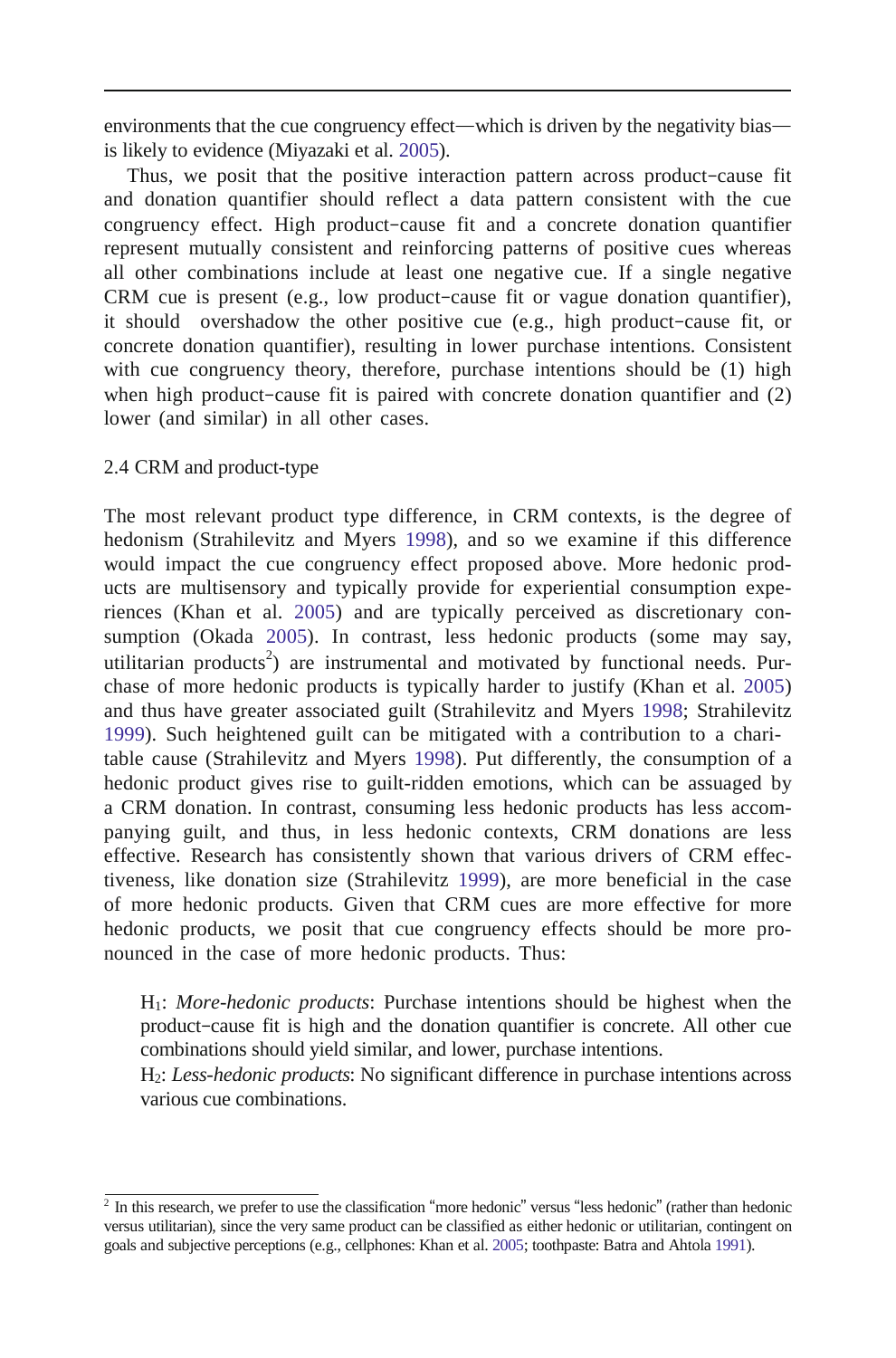#### 3 Study 1

#### 3.1 Pretest

We conducted a pretest to (1) identify more versus less hedonic product categories and (2) identify causes that would be recognized as having a high versus low fit with these product categories. Participants (*N*=36 undergraduates) were asked to rate eight products—Gourmet coffee drink, Bottled water, Toothpaste, Kettle cooked gourmet potato chips, Trash bags, Chocolate fudge ice-cream, six-pack toilet paper rolls, and Gourmet deluxe pound cake—and indicate whether each product was more hedonic or less hedonic. Next, participants examined eight charities(Ocean Conservancy, Dare to Care Food Bank, Oral Health America, Water for People, Icing Smiles, Coffee Kids, World Cocoa Foundation, and World Care) and matched charities to products in terms of high versus low fit. Finally, participants also indicated their attitude regarding each charity.

One hundred percent of participants identified the Gourmet coffee drink as being more hedonic, and 94.4 % participants identified Toothpaste as being less hedonic. Additionally, (1) "Coffee Kids" was indicated as having high fit with Gourmet coffee drink (by 100 % participants) and low fit with Toothpaste (by 33.3 % participants—the highest response category; responses of other 66.6 % participants were spread over five products), and (2)"Oral Health America" wasindicated as having low fit with Gourmet coffee drink (by 30.5 % participants—the highest response category; responses of other 69.5 % participants were spread over five products) and high fit with Toothpaste (by 94 % participants). Hence, to develop stimuli, we chose the products Gourmet coffee drink and Toothpaste, and we chose the causes Coffee Kids and Oral Health America.

#### 3.2 Methods and procedure

For the main study, undergraduate students  $(N=214, \text{ females}=46.8 \text{ %}, \text{median age}=21,$ cell sizes ranged from 24 to 28) were randomly assigned to a 2(product-cause fit: high vs. low) $\times$ 2(donation quantifier: concrete vs. vague)  $\times$ 2 (type of product: more hedonic vs. less hedonic) between-subjects study. The stimulus, administered online, portrayed a purchase context with embedded CRM, wherein participants were asked to imagine buying either a Gourmet premium coffee drink (more hedonic product) or a twin-pack Toothpaste (less hedonic product). Both products were priced similarly, at \$5.99, and linked to either Coffee Kids or Oral Health America. Donation quantifier was manipulated by stating that either 60 cents (concrete amount) or "a portion" (vague amount) of the purchase price was to be donated to the target charity.

We assessed the dependent variable, purchase intention, using four items, with an example item being: "How likely are you to buy the …?" (highly unlikely (1)/highly likely (7)). We also measured attitude towards the charity using the three items, with an example item being: "I have a favorable opinion of …" (strongly disagree (1)/strongly agree (7)). For both variables,  $\alpha$  was >.9.

Finally, we asked three sets of manipulation check questions. First, two questions (adapted from Nan and Heo [2007\)](#page-14-18) judged the notion of product-cause fit: "I think that a product in the form of … donating to the cause of … represents a good match between the product and the cause"; "I think that donations to the cause of … are appropriate for the product category of… (strongly disagree (1)/strongly agree (7)), (above, *r*>0.7).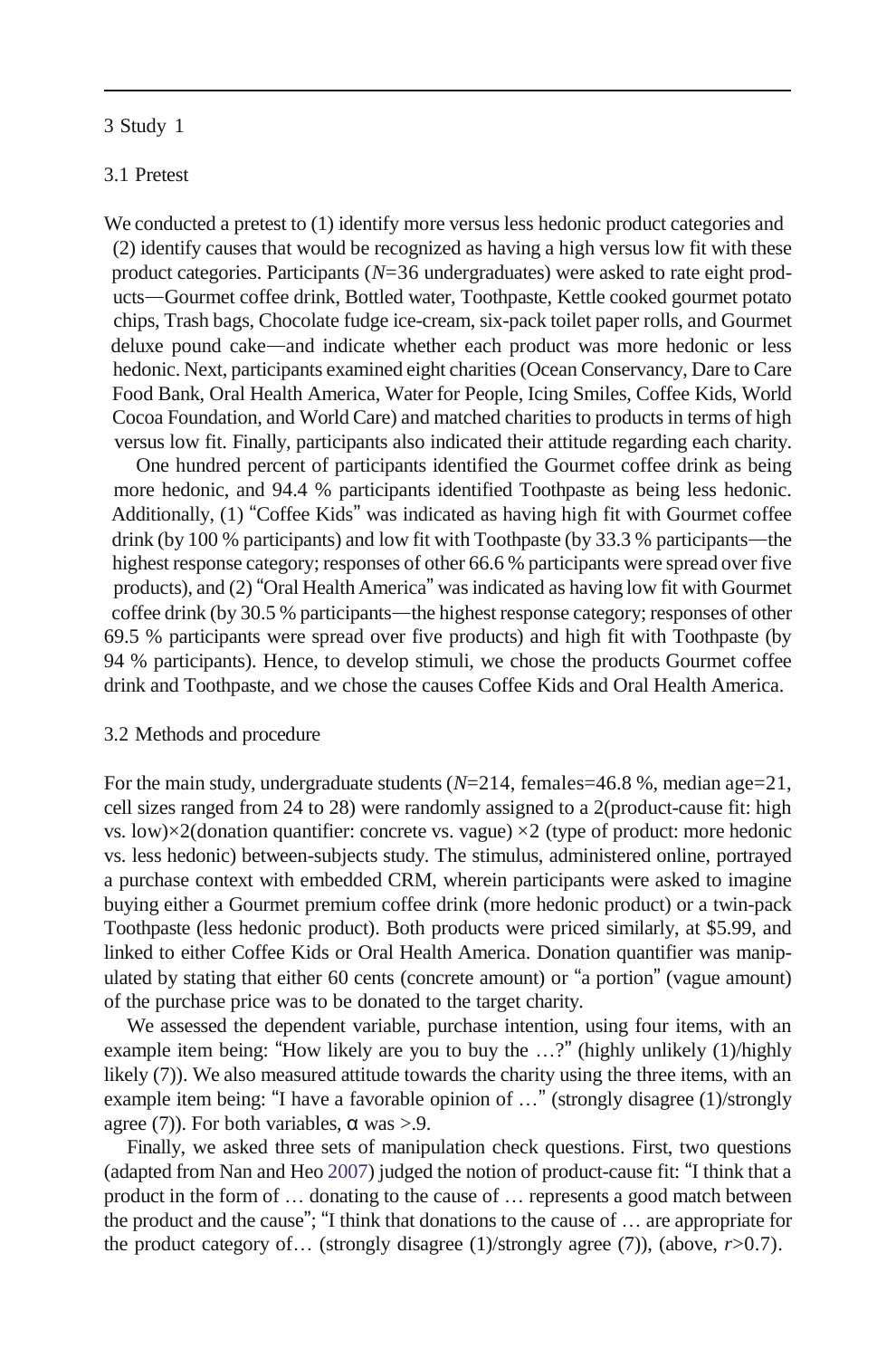Second, we elicited hedonism assessments for the product evaluated by the participant, by asking "How hedonic do you think is the [Gourmet coffee drink]/[Toothpaste] that you see here" (not hedonic at all (1)/extremely hedonic (7)) and "How utilitarian do you think is the [Gourmet coffee drink]/[Toothpaste] that you see here" " (not utilitarian at all (1)/extremely utilitarian (7)). Third, participants were asked whether there was a specific mention of exactly how much of the purchase price of each … would go towards the cause of … with response options "yes" or "no."

#### 3.3 Results

All participants correctly responded to the donation quantifier manipulation check question. As expected, the Gourmet premium coffee drink was perceived as being the more hedonic product. Specifically, the difference score [hedonic rating minus utilitarian rating]<sup>3</sup> for the Gourmet premium coffee drink averaged 0.83, which was significantly more than the difference score for the twin-pack Toothpaste (*M*=−2.10,  $t_{(212)}=9.27$ ,  $p<0.001$ ). Furthermore, for the Gourmet premium coffee drink, the charity Coffee Kids was perceived to have a higher product–cause fit (*M*=5.52) compared with that for Oral Health America ( $M=3.11$ ;  $F_{(1, 100)}=66.33$ ,  $p<0.001$ ). For the twin-pack Toothpaste, the charity Oral Health America was perceived to have a higher product– cause fit ( $M=5.20$ ) compared with that for Coffee Kids ( $M=2.80$ ;  $F_{(1, 110)}=89.15$ , *p*<0.001). Finally, attitude measures across Coffee Kids (*M*=4.65) versus Oral Health America ( $M=4.34$ ;  $F_{(1, 212)}=3.22$ , n.s.) were not significantly different. This suggests that differential results across charities could not be attributed to differences in charityrelated attitudes. Overall, the above results suggest that we operationalized our manipulations appropriately.

We next analyzed the dependent variable—purchase intentions. The main effects for product–cause fit, donation quantifier, and degree of hedonism were significant  $(F_{(1, \ldots)})$  $_{206}$  $>3.9$ ,  $p$ <0.05), reflecting findings that are consistent with prior work (cited earlier). All two-way interactions were not significant  $(F_{(1, 206)} \leq 3.2, p > 0.05)$ . Most important, there was a significant three-way interaction  $(F_{(1, 206)}=9.53, p<0.01)$ , and to analyze this interaction, we examined results separately for more hedonic products versus less hedonic products (see Fig. [2\)](#page-8-0).

In the case of more hedonic products, purchase intention was highest for high product–cause fit and concrete donation quantifier (*M*=4.33), with planned contrasts against all other cells  $(M_s 2.65 - 2.79)$  indicating significant differences, in all cases,  $F_{(1,206)} > 20$ ,  $p < 0.05$ . Furthermore, purchase intentions were not significantly different across the other three cells, with planned contrasts indicating non-significant differences, in all cases,  $F_{(1,206)}$ <1. This data pattern reflects the cue congruency effect and was consistent with H1.

In the case of the less hedonic products, however, there were no significant differences across cells, with  $M_s$  2.42–2.97, in all cases  $F_{(1,206)}$ <2.7,  $p$ >0.1. These results were consistent with H2.

<sup>&</sup>lt;sup>3</sup> This difference score calculation is consistent with methods in Kronrod et al. [\(2012\)](#page-14-19).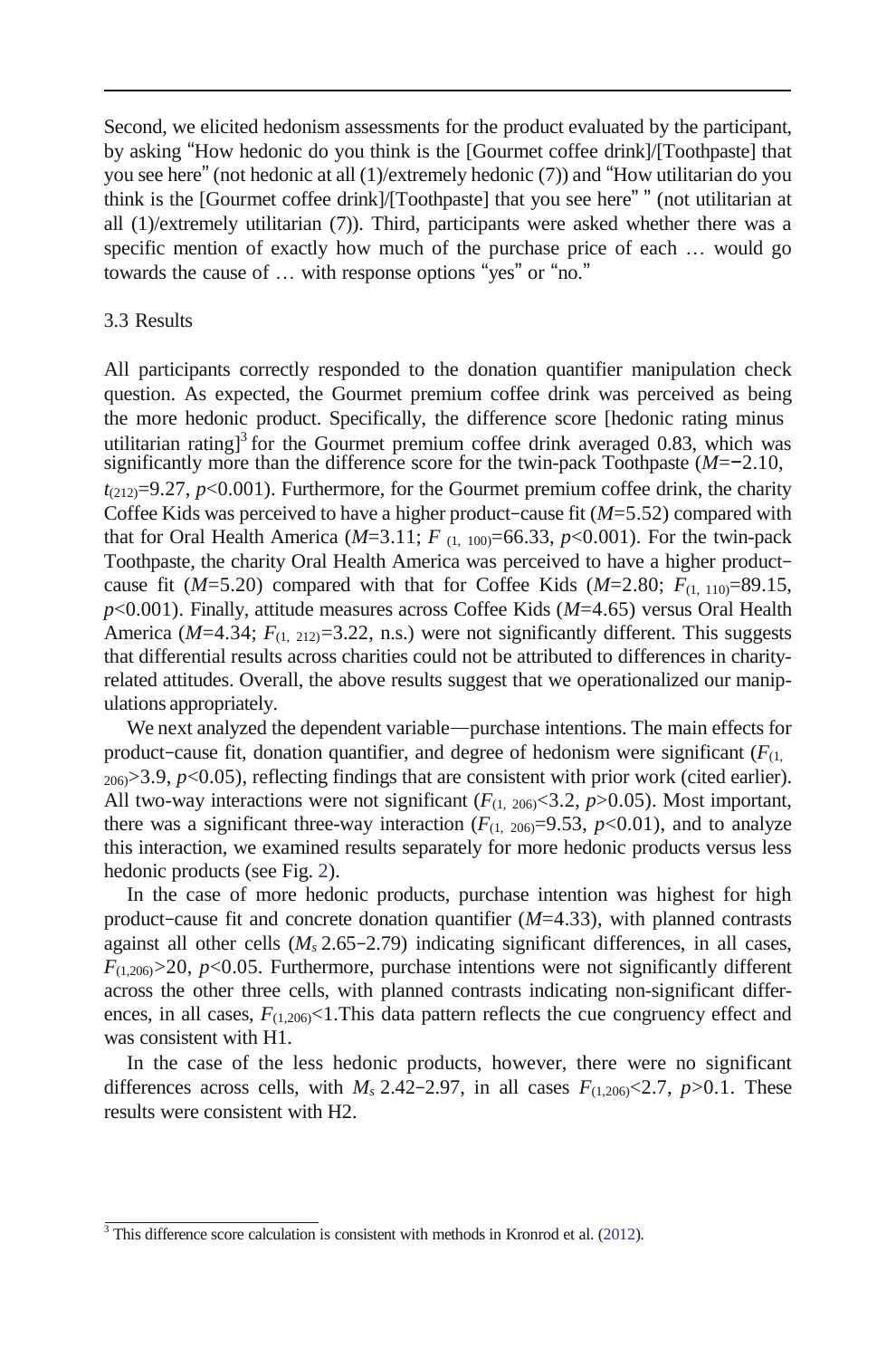<span id="page-8-0"></span>



#### 3.4 Replication study

To examine robustness, we ran a replication online study, using study design, stimuli, and measures generally similar to what we used in Study 1, but using different products/ charities, and a very different participant profile (we used non-student, adult U.S. participants,  $N=257$ , females=53.3 %, median age=50 years). Full details, suppressed for reasons of brevity, are available on request. We replicated Study 1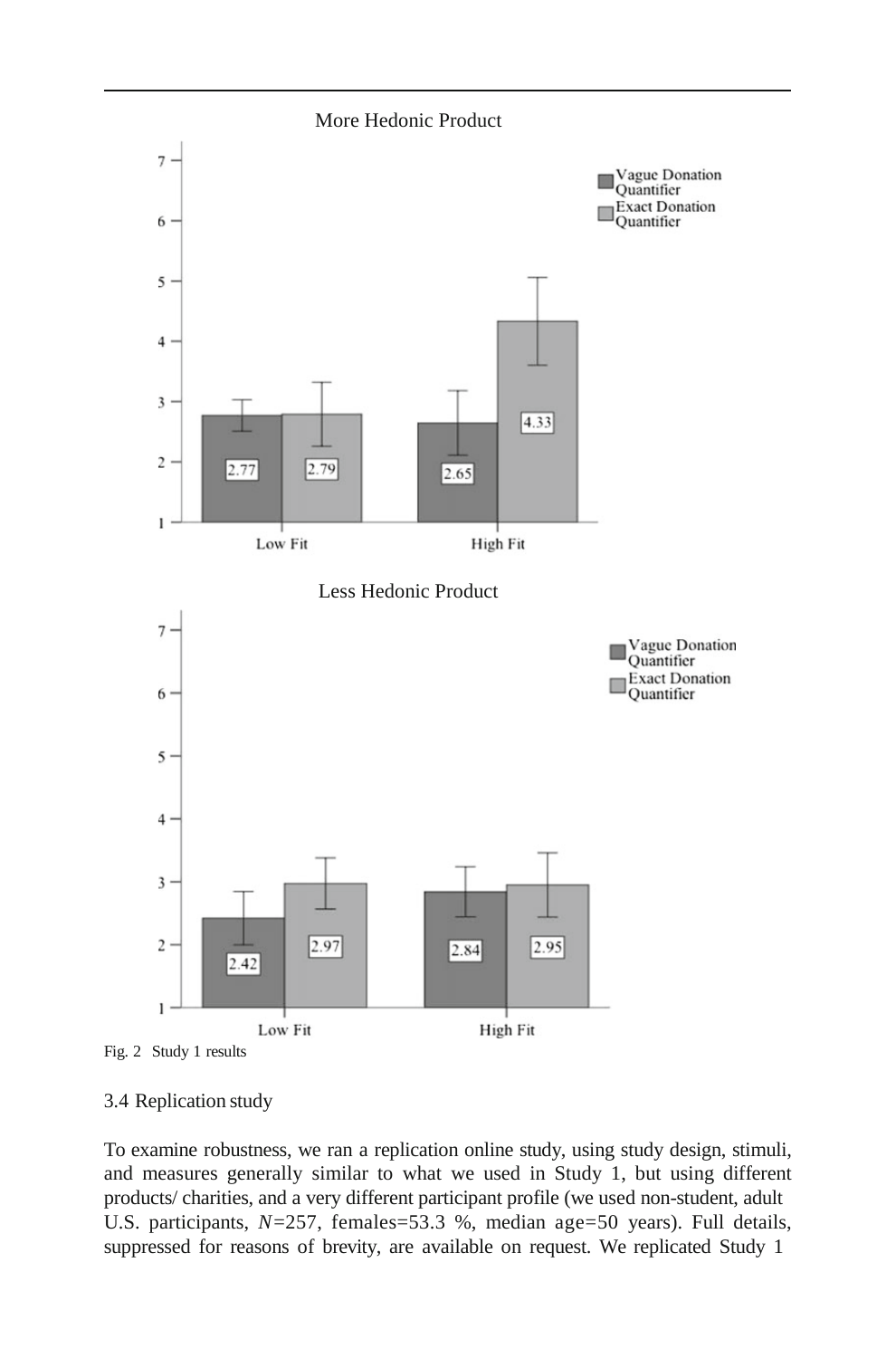results, finding a significant three-way interaction  $(F_{(1, 249)} = 7.61, p < 0.01)$ . Exactly as in Study 1, the data pattern was consistent with the cue congruency effect for more hedonic products, but not for less hedonic products.

#### 3.5 Discussion

The discerning reader may point out that the cue congruency result evidences in multiple ways.<sup>4</sup> For example, if we were to consider just the high fit condition, then purchase intentions are highest when the donation quantifier is concrete and the product is more hedonic, reflecting the cue congruency effect. This is consistent with past literature (cited earlier), which suggests that CRM benefits are highest for concrete donation quantifier and more hedonic products. Thus, considering just the variables, donation quantifier and product-type, cue congruency effect across these two variables would be moderated by degree of fit, evidencing only in the high fit condition. Similarly, considering just the variables degree of fit and product-type, cue congruency effect across these two variables would be moderated by donation quantifier, evidencing only in the concrete donation quantifier condition. This results pattern suggests that the cue congruency effect extends from contexts having two cues (Miyazaki et al. [2005\)](#page-14-6) to contexts having three cues—in this case, degree of fit, donation quantifier, and product-type. This is a useful research extension.

## 4 Cue congruency effect across planned versus impulse purchase contexts

In Study 1, cue congruency effects in CRM were moderated by product type, i.e., evidenced in more hedonic contexts but not in less hedonic contexts. In Study 2, we have two objectives. First, we wish to replicate the key elements of Study 1 cue congruency results. Thus, we restrict our examination only to more hedonic products. Second, we examine whether cue congruency effects in CRM can also be moderated by purchase type–planned purchase versus impulse purchase.

Shopping for a product may be conceptualized as being planned versus on impulse (Lee and Kacen [2008;](#page-14-20) Rook [1987\)](#page-14-21). Impulse buying is widespread, accounting for up to 80 % of all purchases in certain product categories (Kacen and Lee [2002\)](#page-14-22). However, impulse buying is not very well researched (Inman et al. [2009\)](#page-14-7), and much of traditional research—including our Study 1—has typically related to planned purchases. Given that the domain of impulse purchases is important and yet relatively unexplored, we consider how planned versus impulse purchases might impact cue congruency effect in CRM contexts.

Impulse purchases are a form of "unplanned purchases" that were not anticipated or planned before the consumer enters the store (Lee and Kacen [2008\)](#page-14-20). Consumers making impulse purchases typically are less deliberative and more emotion-driven (Kacen and Lee [2002\)](#page-14-22). Prior research indicates that such consumers are less likely to exhibit the negativity bias (Ahluwalia [2002\)](#page-14-9). In such cases, either the negativity bias may attenuate, or reverse into the "positivity bias" (Ahluwalia [2002;](#page-14-9) p. 278). Hence, in impulse purchase contexts, it is quite possible that either (1) the negativity bias should

<sup>&</sup>lt;sup>4</sup> We thank an anonymous reviewer for this observation.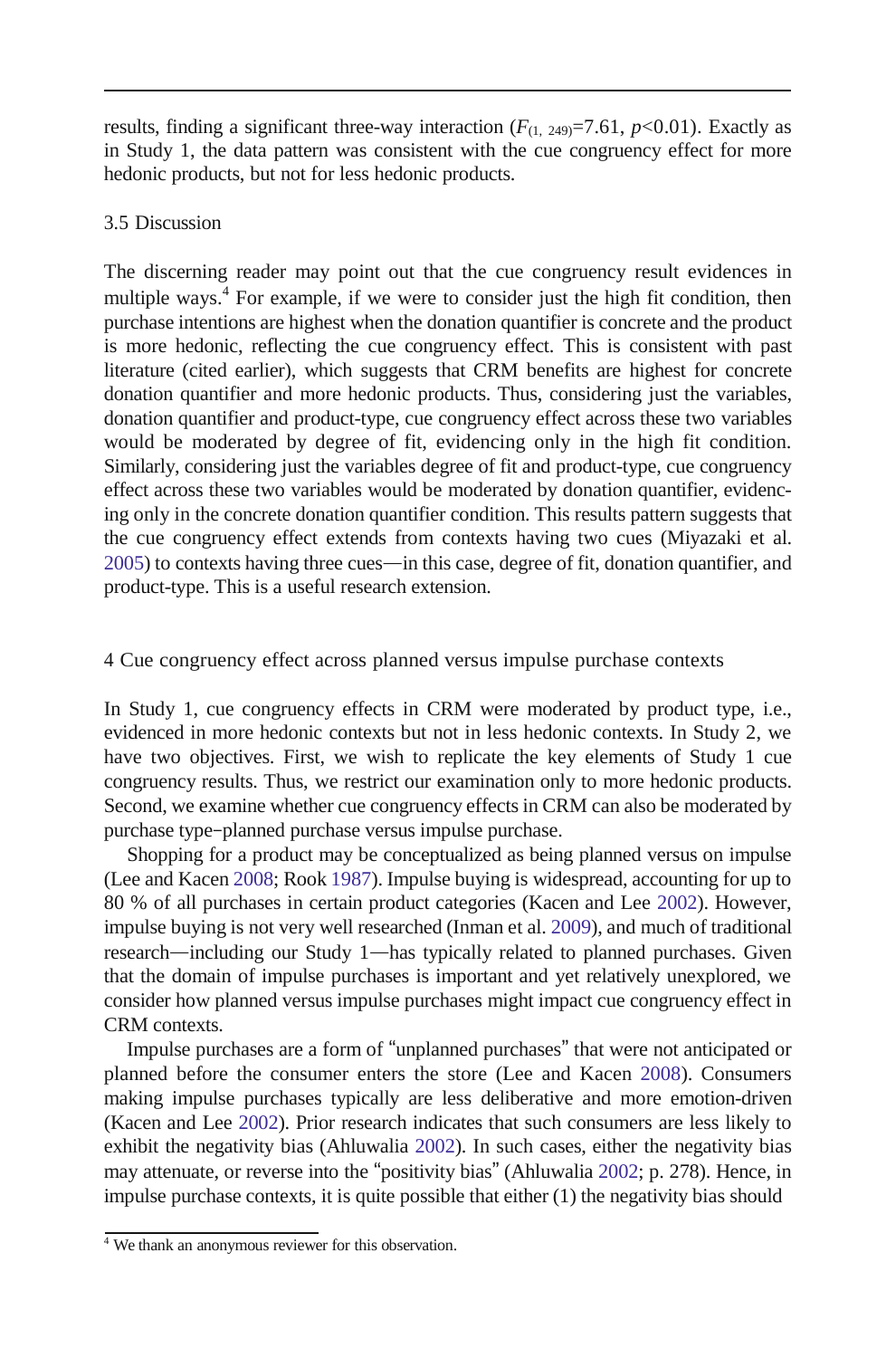attenuate, implying no cue congruency effect, as the negativity bias underlies the cue congruency effect, or (2) there could be a positivity bias, leading to a "reverse" cue congruency pattern. In a reverse cue congruency pattern, purchase intentions should be lowest when both cues are congruent and individually do not increase purchase. Otherwise, due to the positivity bias, the presence of any positive cue should dominate other cues, and thus, in all other cases (either incongruent cues, or two congruent cues that both individually increase purchase), purchase intentions should be similar and higher.

Given that purchase-type impacts differences in the levels of negativity bias, and given that the negativity bias underlies the cue congruency effect, it follows that purchase-type should impact whether, and how, consumers exhibit cue congruency effect. In the planned purchase condition, we expect to replicate Study 1 results. However, in the impulse purchase condition, for various combinations of product– cause fit and donation quantifier, we either do not expect across-cell differences, or we expect across-cell data patterns to reflect a reverse cue congruency pattern. Given that this investigation into impulse purchases is early and somewhat speculative, we do not present formal hypotheses but rather just proceed to examine the contrast between the planned purchase and the impulse purchase domains.

## 5 Study 2

## 5.1 Pretest

In Study 2, the three independent variables were product–cause fit, concrete versus vague donation quantifier, and planned versus impulse purchase environments. While the latter two variables could be easily manipulated via differences in the stimuli text, we ran a pretest to help determine how best to identify cases of high versus low product–cause fit. Given that we decided on a box of assorted cookies as a suitable (more hedonic) product, we ran a pretest to see if the causes Freedom from Hunger and The Nuclear Age Peace Foundation would be classified as high versus low fit (respectively). Fifty-nine undergraduate participants were asked which of the two charities— Freedom from Hunger/The Nuclear Age Peace Foundation—had a higher/lower fit with a box of assorted cookies. As expected, over 90 % respondents indicated that Freedom from Hunger (Nuclear Age Peace Foundation) had a higher (lower) fit with the focal product "cookies."

## 5.2 Methods

Undergraduate students ( $N=219$ , females=52.5 %, median age=22 years) were randomly assigned to a 2(product–cause fit: high vs. low)×2(donation quantifier: concrete vs. vague)×2(purchase-type: planned vs. impulse) between-subjects study. In all cases, participants considered purchase of cookies, priced at \$10, with embedded CRM. Shopping type was manipulated by stating, "Imagine that you are entering your local supermarket with a list of items that you need to purchase on your shopping trip. One item on your shopping list is a box of assorted cookies" (for planned purchases), or "Imagine that you are entering your localsupermarket and you notice a table display set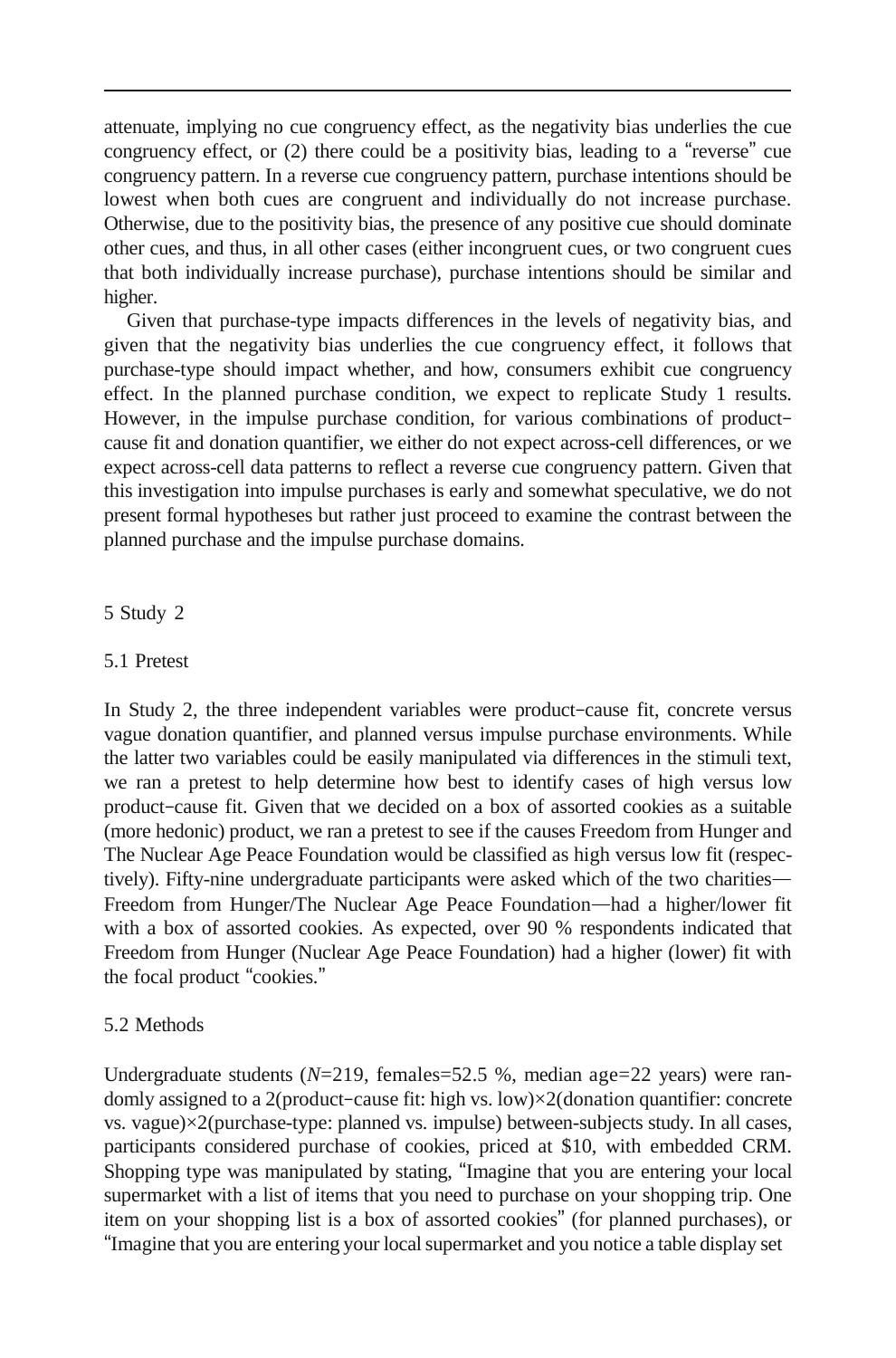up to sell a box of assorted cookies" (for impulse purchases). The manipulations for planned versus impulse purchase were consistent with Inman et al. [\(2009\)](#page-14-7).

Product–cause fit was manipulated by associated cookie purchases with either Freedom from Hunger (high fit) or The Nuclear Age Peace Foundation (low fit). Donation quantifier was manipulated by stating that either \$1 (concrete amount) or "a portion of the purchase price" (vague amount) was going to the charity. The dependent variable, charity–attitude measures, and manipulation check questions for product–cause fit and donation quantifier were similar to Study 1. Finally, to check the planned/impulse purchase manipulation, we asked: "Did the scenario mention whether the box of assorted cookies was something that you needed to purchase on your shopping trip?" (yes/no).

#### 5.3 Results

All participants responded to the manipulation check questions correctly. Furthermore, the charity Freedom from Hunger reflected a higher product–cause fit (*M*=5.10), versus the Nuclear Age Peace Foundation (*M*=3.16;  $F_{(1, 217)} = 90.46$ ,  $p$ <0.01). Also, attitude measures for Freedom from Hunger ( $M$ =5.07) versus The Nuclear Age Peace Foundation  $(M=4.77; F_{(1,217)}=1.54, p>0.05)$  were not significantly different. The above results suggested we operationalized our manipulations appropriately.

All main effects were significant  $(F_{(1, 211)} > 8.4, p < 0.05)$ , with the main effects for product-cause fit and donation quantifier replicating findings of prior work (cited earlier). Also, the higher purchase intentions for planned purchases reflected the consumers' purchase precommitment. All two-way interactions were not significant  $(F_{(1, 211)}<3.1, p>0.05)$ . Most important, there was a significant three-way interaction  $(F_{(1, 211)}=13.20, p<0.01)$ . Hence, we examined results separately for planned purchases versus impulse purchases (Fig. [3\)](#page-12-0).

In the case of planned purchases, purchase intention was highest for high product–cause fit and concrete donation quantifier  $(M = 6.36)$ , with planned contrasts against other cells  $(M_s 5.13 - 5.54)$  indicating significant differences, all cases,  $F_{(1,211)} > 4.6$ ,  $p < 0.05$ . Furthermore, purchase intention was not significantly different across the other three cells, with planned contrasts indicating non-significant differences, all cases,  $F_{(1,211)}$ <1. These findings exactly mirror the cue congruency effect results in Study 1.

In contrast, in the case of impulse purchases, the pattern of means was reversed (viz. planned purchases). Specifically, purchase intention was lowest for low product–cause fit and vague donation quantifier (*M* =2.59), with planned contrasts against other cells  $(M_s 3.48 - 3.98)$  indicating significant dif- ferences, all cases,  $F_{(1,211)} > 5.2$ ,  $p < 0.05$ . Furthermore, purchase intention was not significantly different across the other three cells, with planned contrasts indicating non-significant differences, all cases,  $F_{(1,211)} < 1.8$ ,  $p > 0.1$ . Study 2 results indicated that—in impulse purchase environments—consumer evaluations exhibit a reverse cue congruency pattern. That is, consumers have high—and similar evaluations for either high product–cause fit or concrete donation quantifier, and only exhibit low evaluations when faced with both low prod- uct–cause fit and vague donation quantifier.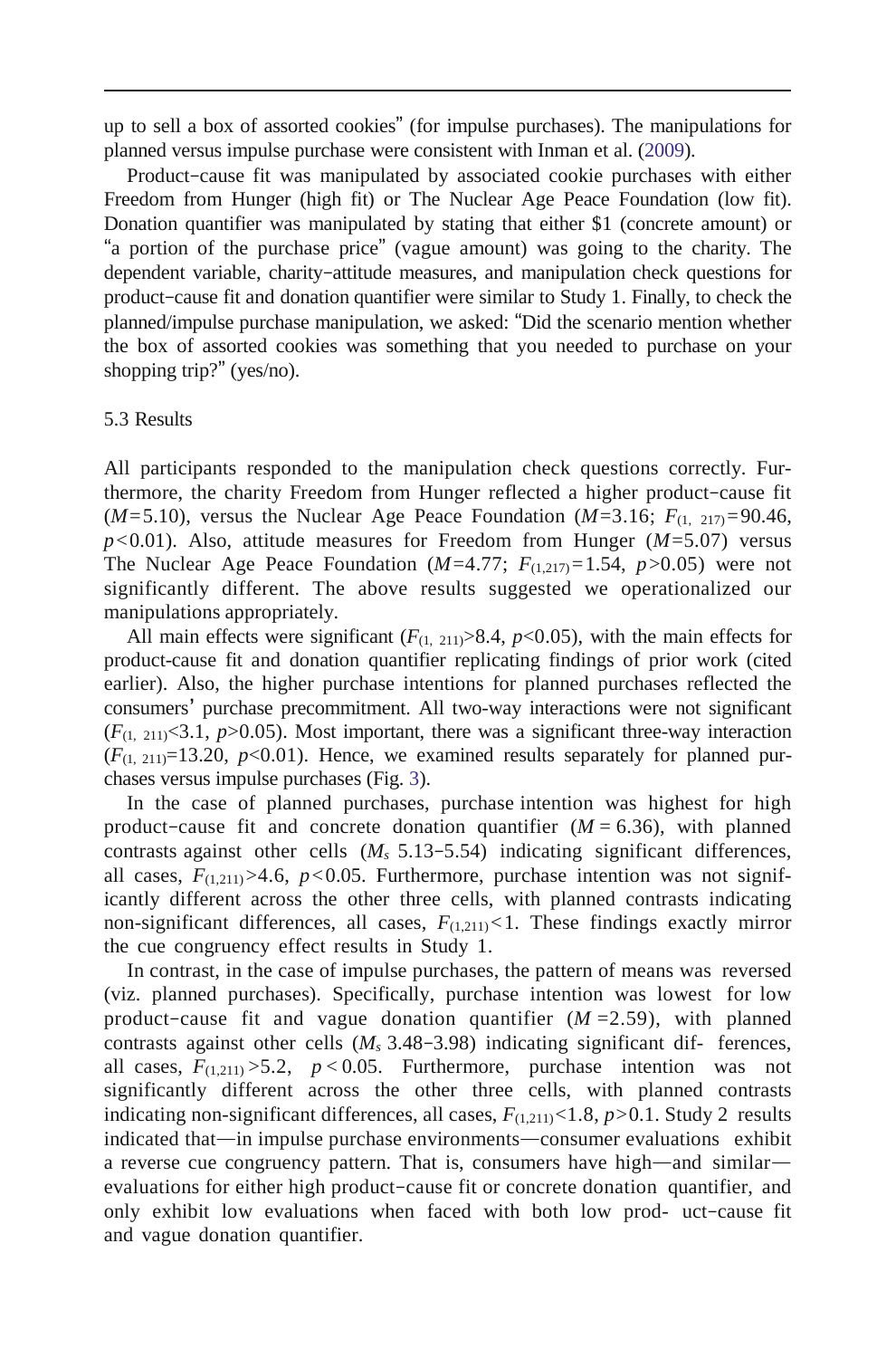<span id="page-12-0"></span>

## 6 Discussion and implications

This research contributes to both theory and practice, with implications for research in CRM, product–cause fit, donation quantifier, the cue congruency effect, and impulse purchases. As regards theory contributions, this research is the first to examine the joint effects on consumers' evaluations across product–cause fit and donation quantifier in CRM contexts. The key result is that the positive interaction data pattern reflects the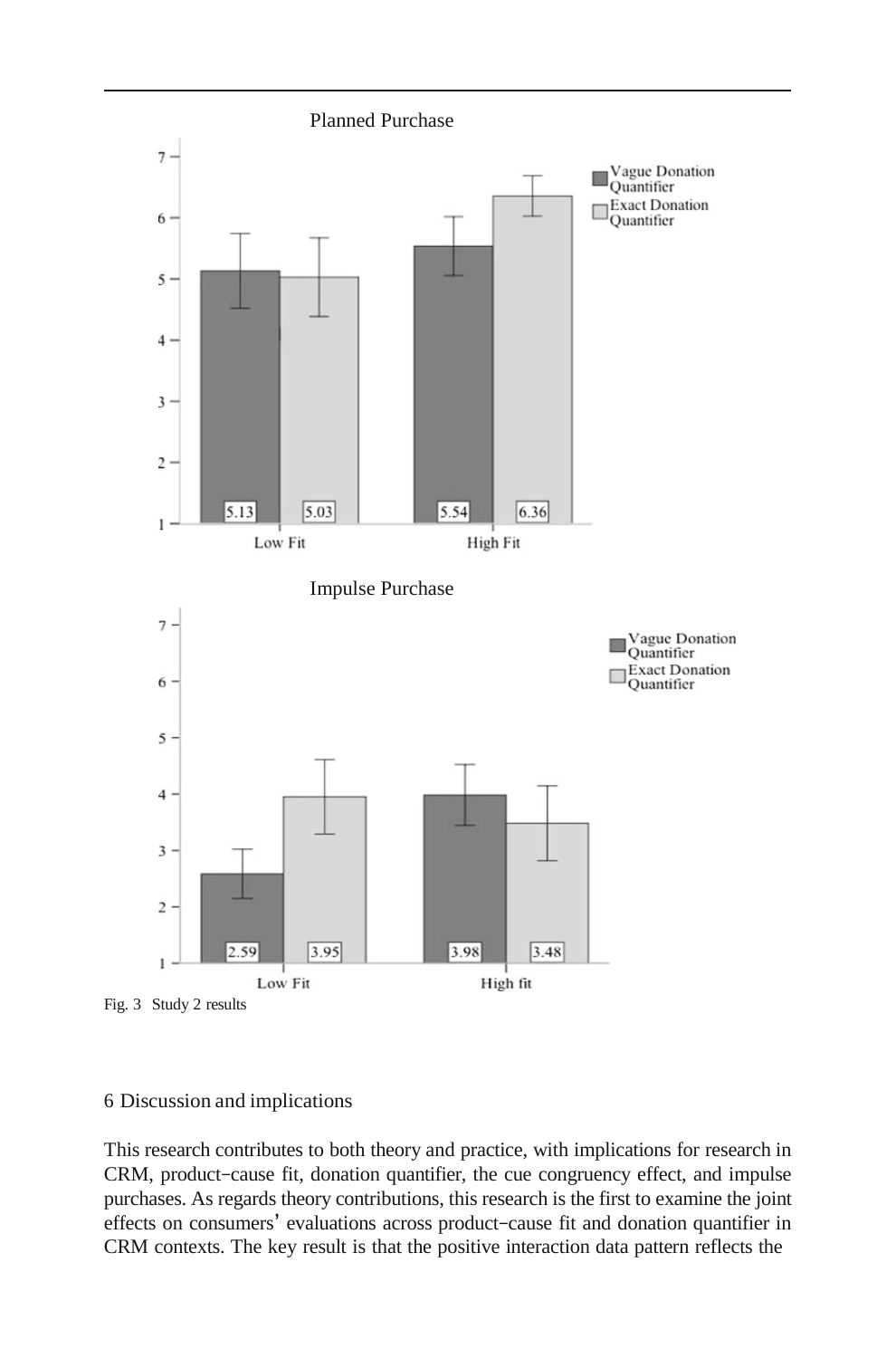rather non-obvious and unique cue congruency pattern (and not any of the other possible interaction patterns).

Second, this research identifies important moderators of cue congruency effect. The most relevant product type difference, in CRM contexts, is the degree of hedonism (Strahilevitz and Myers [1998\)](#page-14-2). Study 1 shows that the cue congruency effect evidences more only in more hedonic product contexts. This is consistent with other research indicating that CRM cues and cue congruency have greater efficacy in more hedonic product contexts, but we extend such research from (1) single cue contexts, to two cue contexts, and (2) from main effects, to interaction effects of a very specific type—cue congruency effects. Furthermore, we are the first (to our knowledge) to examine the impact of impulse purchase contexts (an increasingly important research domain) as a moderator of CRM outcomes. Study 2 shows that, in planned purchase contexts, the normal cue congruency pattern evidences. However, for impulse purchases, the cue congruency data pattern reverses. This research is thus the first to examine how the cue congruency effect evidences in CRM contexts and also identifies product-type and purchase-type as key moderators of this cue congruency effect.

Third, impulse purchase contexts are important but under-explored, and this research is an important extension that examines CRM in impulse purchase contexts. Study 2 results are perhaps reflective of the fact that impulse purchases are less deliberate and more emotion-driven, implying a positivity bias and not a negativity bias.

This research also contributes to practice. We provide a framework to think about how exactly to combine multiple cues to increase consumers' purchase intentions in CRM contexts. In more hedonic product CRM contexts, marketers should note that cue congruency effect is operant and should thus use congruent cues, i.e., cues which are mutually consistent in terms of their positive impact on consumers' purchase intentions.

Furthermore, significant amounts of purchases in supermarkets, grocery stores, and mass merchandisers are based on impulse, and this is the first research that gives retailers some guidance as to how to structure CRM campaigns in such impulse purchase contexts. Marketers just need to ensure they provide (at least) one positiveimpact cue, and this cue alone would be enough to drive consumer purchases.

Future research could proceed in multiple directions. First, researchers could further examine CRM contexts, looking at other moderators of the cue congruency effect, like individual differences in guilt proneness. For example, given that consumers experience increased guilt when making hedonic purchases, CRM efforts and associated cue congruency are more impactful when associated with hedonic purchases. Nevertheless, those chronically less prone to guilt (individual difference measure, Tangney [1990\)](#page-14-23) may not experience increased guilt when making hedonic purchases and so would be less impacted by cue congruency. Second, researchers could take a thin sliver of the data in this paper and then do a more granular examination of process. For example, considering just impulse purchases, researchers may examine if the results vary across consumers who are high self-monitors and low self-monitors, or researchers might formally test if impulse purchase contexts truly reflect a context with positivity bias. Like other research that shows some novel effects, the true impact of this research may be more in the research it inspires.

Acknowledgments The authors acknowledge the financial support received from Walker College of Business Dean's Club at the Appalachian State University, which funded part of this research.